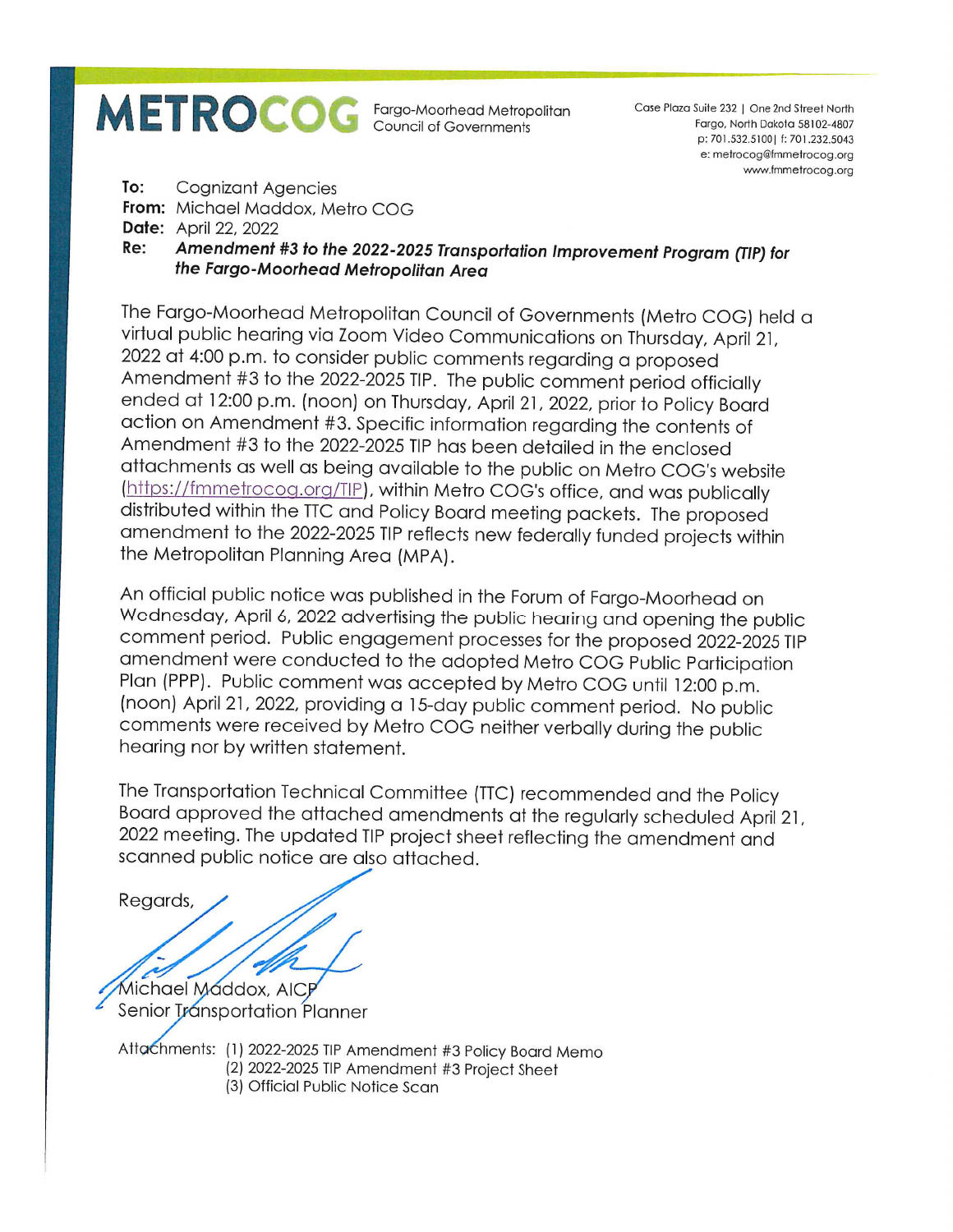Fargo-Moorhead Metropolitan Council of Governments

**Agenda Item 3b**

p: 701.232.3242 | f: 701.232.5043 e: metrocog@fmmetrocog.org www.fmmetrocog.org Case Plaza Suite 232 | One 2nd Street North Fargo, North Dakota 58102-4807

**To:** Policy Board **From:** Luke Champa, Associate Transportation Planner **Date:** 04/15/2022 **Re: 2022-2025 Transportation Improvement Program (TIP) Amendment #3**

The Fargo-Moorhead Metropolitan Council of Governments (Metro COG) will hold a virtual public hearing via Zoom Video Communications on Thursday, April 21, 2022 at 4:00 p.m. to consider public comments regarding a proposed amendment to the 2022- 2025 Transportation Improvement Program (TIP) for the FM Metropolitan Area. The proposed amendment to the 2022-2025 TIP reflects new and updated federally funded projects within the Metropolitan Planning Area (MPA).

A public notice was published in the Forum of Fargo-Moorhead on Wednesday, April 6, 2022, advertising the public hearing, how to request more information, and detailed public comment information such as where to send written comments regarding the proposed amendment. The public notice advertised that public comments will be accepted until 12:00 p.m. (noon) on Thursday, April 21, 2022. As of the writing of this memo, no written comments have been received.

The proposed amendment to the 2022-2025 TIP is as follows:

- 1. **Addition of Project 4220027:** Fargo Transit capital project for upgrades to the Metro Transit Garage (2022). 'Illustrative' designation was dropped. The total project cost is \$100,000 of which Federal (FTA) Section 5339 funds are \$80,000 (80%), and local funds are \$20,000 (20%). \*This is a shared project with Moorhead Transit project #5220030, costs reflect Fargo's share which is 2/3 of the total project cost.
- 2. **Addition of Project 4220029:** Fargo Transit capital project for shop truck replacement (2022). 'Illustrative' designation was dropped. The total project cost is \$66,667 of which Federal (FTA) Section 5339 funds are \$53,333 (80%), and local funds are \$13,334 (20%). \*This is a shared project with Moorhead Transit project #5220001, costs reflect Fargo's share which is 2/3 of the total project cost.
- 3. **Addition of Project 4223001:** Fargo Transit capital project for replacement of bus shelters (2022). The total project cost is \$50,000 of which Federal (FTA) Section 5339 funds are \$40,000 (80%), and local funds are \$10,000 (20%).
- 4. **Modification of Project 4190003:** Fargo reconstruction project on 32nd Ave S from  $32<sup>nd</sup>$  St to 25<sup>th</sup> St (2022). The total project cost increased 54% from \$10,400,000 to \$16,000,000 of which the Federal Surface Transportation Block Grant Program-Urban (STBGP-U) funds increased 52% from \$4,700,000 to \$7,130,000, Federal Coronavirus Response and Relief Supplemental Appropriations Act (CRRSAA) remained \$808,620, and local funds increased 65% from \$4,891,380 to \$8,061,380.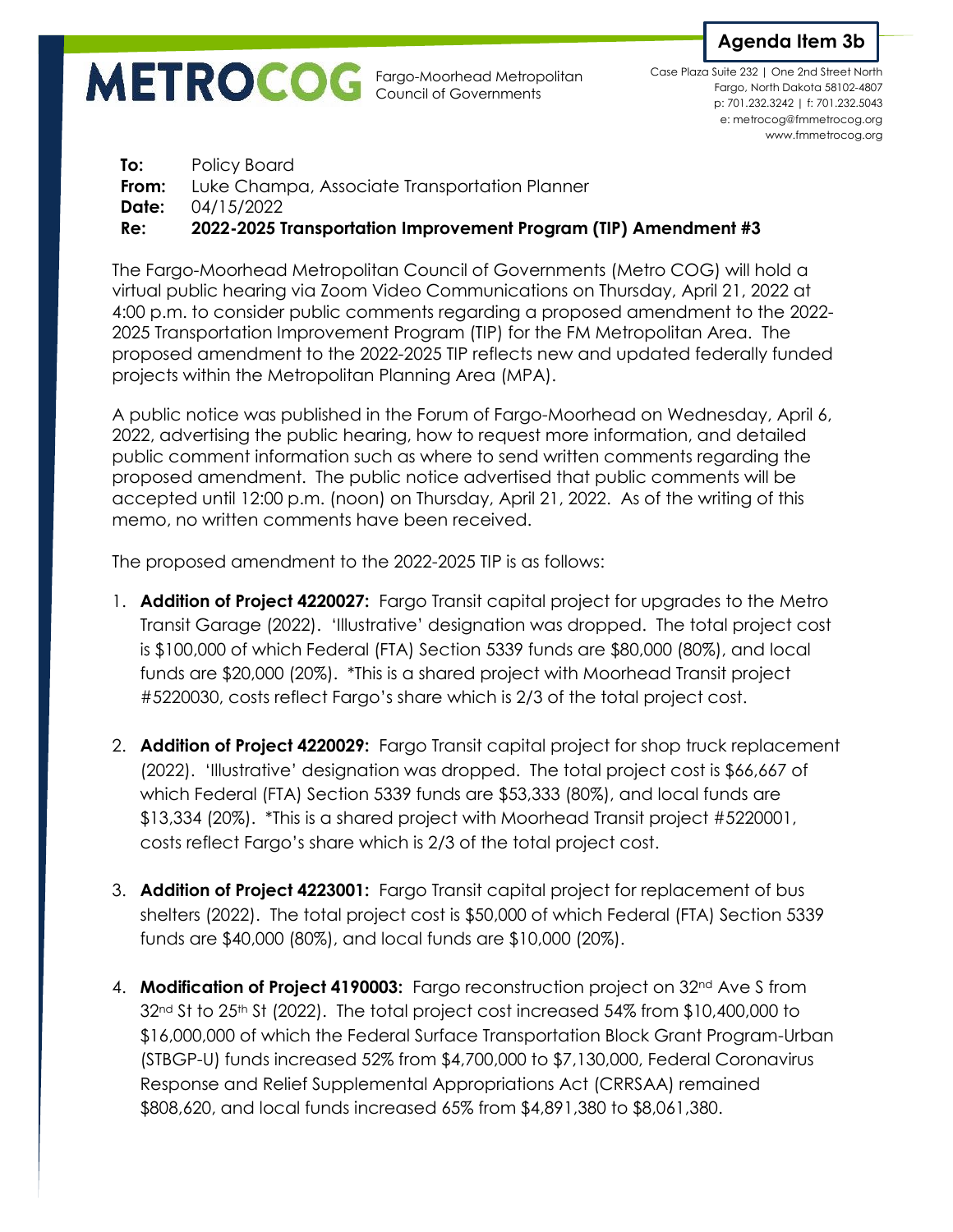- 5. **Modification of Project 9220034:** NDDOT rehabilitation project on I-94 from Near W Fargo E (RP 342.414) to Horace Rd (RP 345.607) (2022). The total project cost increased 69% from \$681,000 to \$1,152,000 of which the Federal Interstate Maintenance (IM) funds increased 69% from \$612,900 to \$1,036,800 and state funds increased 69% from \$68,100 to \$115,200.
- 6. **Modification of Project 9190028**: NDDOT structure rehabilitation project on I-29 3 miles south of Harwood, year changed from 2023 to 2022. The total project cost remained \$281,000 of which the Federal Interstate Maintenance (IM) funding remained \$253,000, and the state funding remained \$28,000.
- 7. **Modification of Project 9190029**: NDDOT structure rehabilitation project on I-29 7 miles north of US 10 near Argusville City Limits, year changed from 2023 to 2022. The total project cost remained \$281,000 of which the Federal Interstate Maintenance (IM) funding remained \$253,000, and the state funding remained \$28,000.
- 8. **Modification of Project 9190030**: NDDOT structure rehabilitation project on I-29 2 miles north of Harwood interchange, year changed from 2023 to 2022. The total project cost remained \$281,000 of which the Federal Interstate Maintenance (IM) funding remained \$253,000, and the state funding remained \$28,000.

See **Attachment 1** for more detailed project information.

**Requested Action:** Approve Amendment #3 of the Metro COG 2022-2025 Transportation Improvement Program (TIP).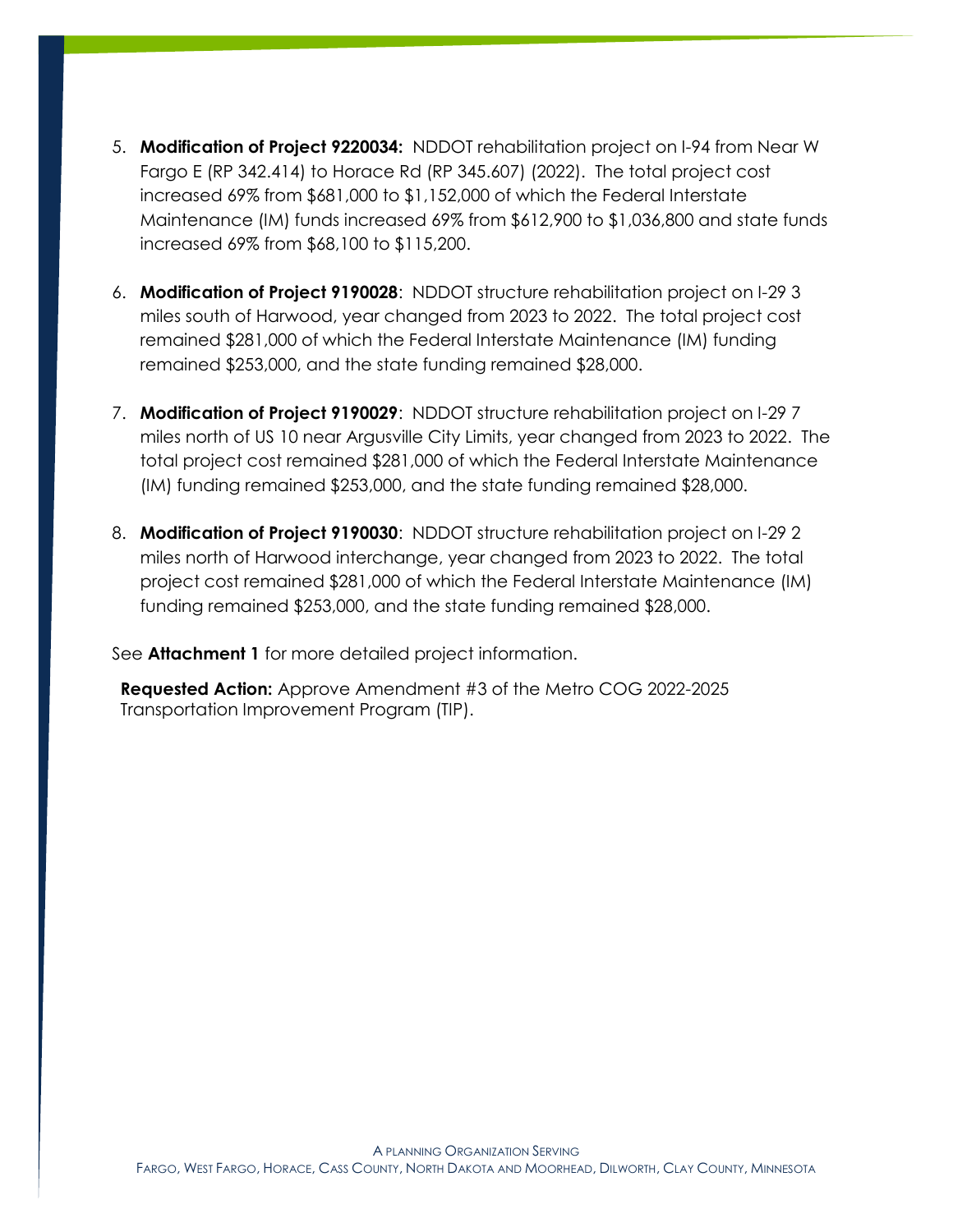| <b>Lead Agency</b>                        | Metro COG ID<br><b>State Number</b> | Project<br>Year | <b>Project Location</b> | Length | From                                          | <b>Project Limits</b><br>To | <b>Project Description</b>                                                                                                                                                                                         | <b>Improvement Type</b> | <b>Total Project Cost</b> | Federal<br>Revenue<br><b>Source</b>                     | Other<br>Revenue<br>Source | Revenue                                                            |
|-------------------------------------------|-------------------------------------|-----------------|-------------------------|--------|-----------------------------------------------|-----------------------------|--------------------------------------------------------------------------------------------------------------------------------------------------------------------------------------------------------------------|-------------------------|---------------------------|---------------------------------------------------------|----------------------------|--------------------------------------------------------------------|
| AMENDMENT 3 - 2022-2025 METRO COG TIP     |                                     |                 |                         |        |                                               |                             |                                                                                                                                                                                                                    |                         |                           |                                                         |                            |                                                                    |
| <b>Moorhead Transit</b>                   |                                     |                 |                         |        |                                               |                             |                                                                                                                                                                                                                    |                         |                           |                                                         |                            |                                                                    |
|                                           |                                     |                 |                         |        |                                               |                             |                                                                                                                                                                                                                    |                         |                           |                                                         |                            |                                                                    |
| <b>Fargo Transit</b>                      |                                     |                 |                         |        |                                               |                             |                                                                                                                                                                                                                    |                         |                           |                                                         |                            |                                                                    |
| <b>Fargo Transit</b>                      | 4220027                             | 2022            | Transit                 |        |                                               |                             | Miscellaneous Support Equipment (Upgrades to the Metro<br>Transit Garage) (Project Shared with Moorhead, Fargo Share is<br>Shown) (1/3-Moorhead, 2/3-Fargo)<br>***Illustrative*** FTA 5339 funds are being pursued | <b>Transit Capital</b>  | \$<br>100,000             | <b>FTA 5339</b><br>(FTA 5339)<br>Hlustrative            | Local                      | 80,000<br>20,000<br>i S                                            |
| <b>Fargo Transit</b>                      | 4220029                             | 2022            | Transit                 |        |                                               |                             | Shop Truck Replacement (Project Shared with Moorhead)<br>(Fargo Share is Shown) (1/3-Moorhead, 2/3-Fargo)<br>***Illustrative*** FTA 5339 funds are being pursued                                                   | <b>Transit Capital</b>  | 66,667<br>Ŝ.              | <b>FTA 5339</b><br>$4$ FTA 5339)<br><b>Illustrative</b> | Local                      | 53,333<br>13,334<br>\$ ا                                           |
| <b>Fargo Transit</b>                      | 4223001                             | 2022            | <b>Transit</b>          |        |                                               |                             | Miscellaneous Equipment: Replacement of Bus Shelters                                                                                                                                                               | <b>Transit Capital</b>  | \$<br>50,000              | <b>FTA 5339</b>                                         | Local                      | 40,000<br>10,000<br>i S                                            |
| City of Fargo                             |                                     |                 |                         |        |                                               |                             |                                                                                                                                                                                                                    |                         |                           |                                                         |                            |                                                                    |
| City of Fargo                             | 4190003<br>22826 8011               | 2022            | 32nd Ave S              |        | 32nd St                                       | 25th St                     | Reconstruction of 32nd Ave S                                                                                                                                                                                       | Reconstruction          | 16,000,000<br>10,400,000  | STBGP-U<br>CRRSAA                                       | Local                      | 7,130,000<br>4,700,000<br>808,620<br>8,061,380<br>i S<br>4,891,380 |
| City of Moorhead                          |                                     |                 |                         |        |                                               |                             |                                                                                                                                                                                                                    |                         |                           |                                                         |                            |                                                                    |
|                                           |                                     |                 |                         |        |                                               |                             |                                                                                                                                                                                                                    |                         |                           |                                                         |                            |                                                                    |
| City of West Fargo                        |                                     |                 |                         |        |                                               |                             |                                                                                                                                                                                                                    |                         |                           |                                                         |                            |                                                                    |
|                                           |                                     |                 |                         |        |                                               |                             |                                                                                                                                                                                                                    |                         |                           |                                                         |                            |                                                                    |
| North Dakota Department of Transportation |                                     |                 |                         |        |                                               |                             |                                                                                                                                                                                                                    |                         |                           |                                                         |                            |                                                                    |
| <b>NDDOT</b>                              | 9220034<br>23320                    | 2022            | $I-94$                  | 3.2    | Near W Fargo E<br>RP 342.414                  | Horace Rd<br>RP 345.607     | Median Cross-Overs, Ramp Connection                                                                                                                                                                                | Rehabilitation          | 1,152,000<br>681,000      | IM                                                      | State                      | 1,036,800<br>-S<br>612,900<br>115,200<br>$-68,100$                 |
| <b>NDDOT</b>                              | 9190028<br>22643 8116               | 2022<br>2023    | $I-29N$                 |        | 3.0 South of Harwood                          |                             | <b>Structure Paint</b>                                                                                                                                                                                             | Rehabilitation          | 281,000<br>Ŝ.             | IM                                                      | State                      | 253,000<br>28,000                                                  |
| <b>NDDOT</b>                              | 9190029<br>22643 8117               | 2022<br>2023    | $I-29N$                 |        | 7.0 N of US 10 Near<br>Argusville City Limits |                             | Structure Paint                                                                                                                                                                                                    | Rehabilitation          | 281,000<br>S.             | IM                                                      | State                      | 253,000<br>28,000<br>i \$                                          |
| <b>NDDOT</b>                              | 9190030<br>22643 8118               | 2022<br>2023    | $I-29N$                 |        | 2.0 N of Harwood Interchange                  |                             | <b>Structure Paint</b>                                                                                                                                                                                             | Rehabilitation          | \$<br>281,000             | IM                                                      | State                      | 253,000<br>¦ \$<br>28,000                                          |